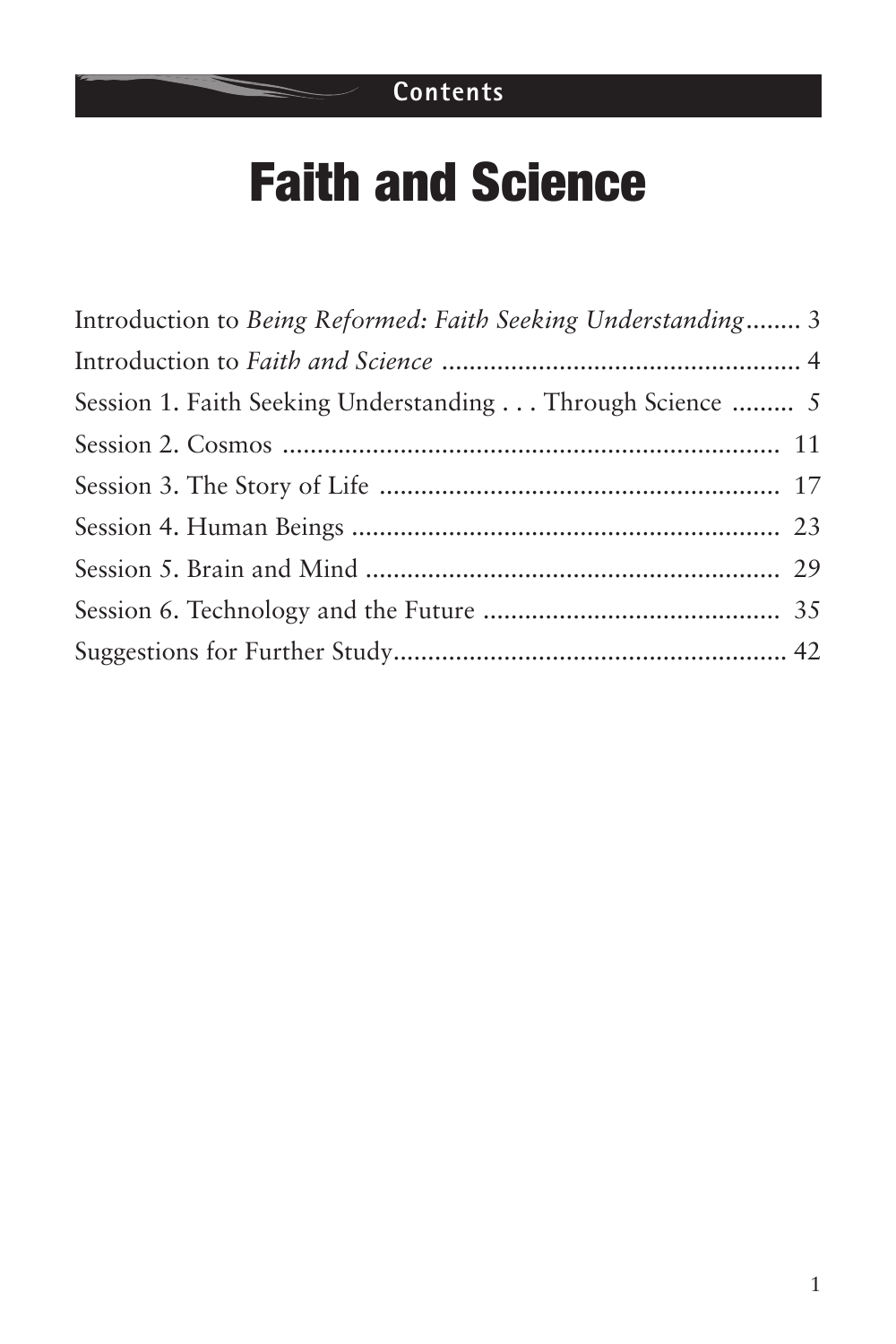# **Faith Seeking Understanding.** Through Science

### Scripture

**Psalm 19:1–2** Wherever we look, nature reveals God's glory. **John 1:1–3** Christ the Savior is also the Word through whom God creates all things.

## Prayer

Fill us anew, O God, with childlike wonder for creation. Make us curious about tiny things. Reconnect us with the steady rhythms of nature, and awaken within us a spiritual longing to engage creation and understand its ways as best we can. Open our eyes to amazement, and help us become witnesses of the grandeur of your creativity and the tenderness of your care. O Lord Jesus Christ: may your Spirit be the light by which we see your presence revealed throughout creation; for it is through your name that we pray. Amen.

### Introduction

How often have we heard someone refer to "the warfare" between science and religion! Maybe it was a Christian complaining that scientists are arrogant, obnoxious atheists. Or maybe it was a scientist complaining that every Christian opposes science, rejects evolution, and believes the earth is flat and rests on the back of a very large tortoise.

The truth, of course, is more complex. Sure, scientists and religious leaders have sometimes disagreed. But "warfare"? Hardly. Experts who study the history of the science-religion relationship insist that it is a complicated mix. Occasionally they tangled. Nevertheless, mostly religion supports and encourages science.

Yes, it is true that some scientists are atheists, a few of them even believing that science requires every honest person to reject religion. Most scientists—by far the majority—understand that science simply cannot prove or disprove religion. Many scientists, including some of the most prominent names in science today and in the past, are active believers.1 Some see their science as an expression of their faith.

<sup>1.</sup> For example, see Elaine Howard Ecklund, *Science vs. Religion: What Scientists Really Think* (New York: Oxford University Press, 2010).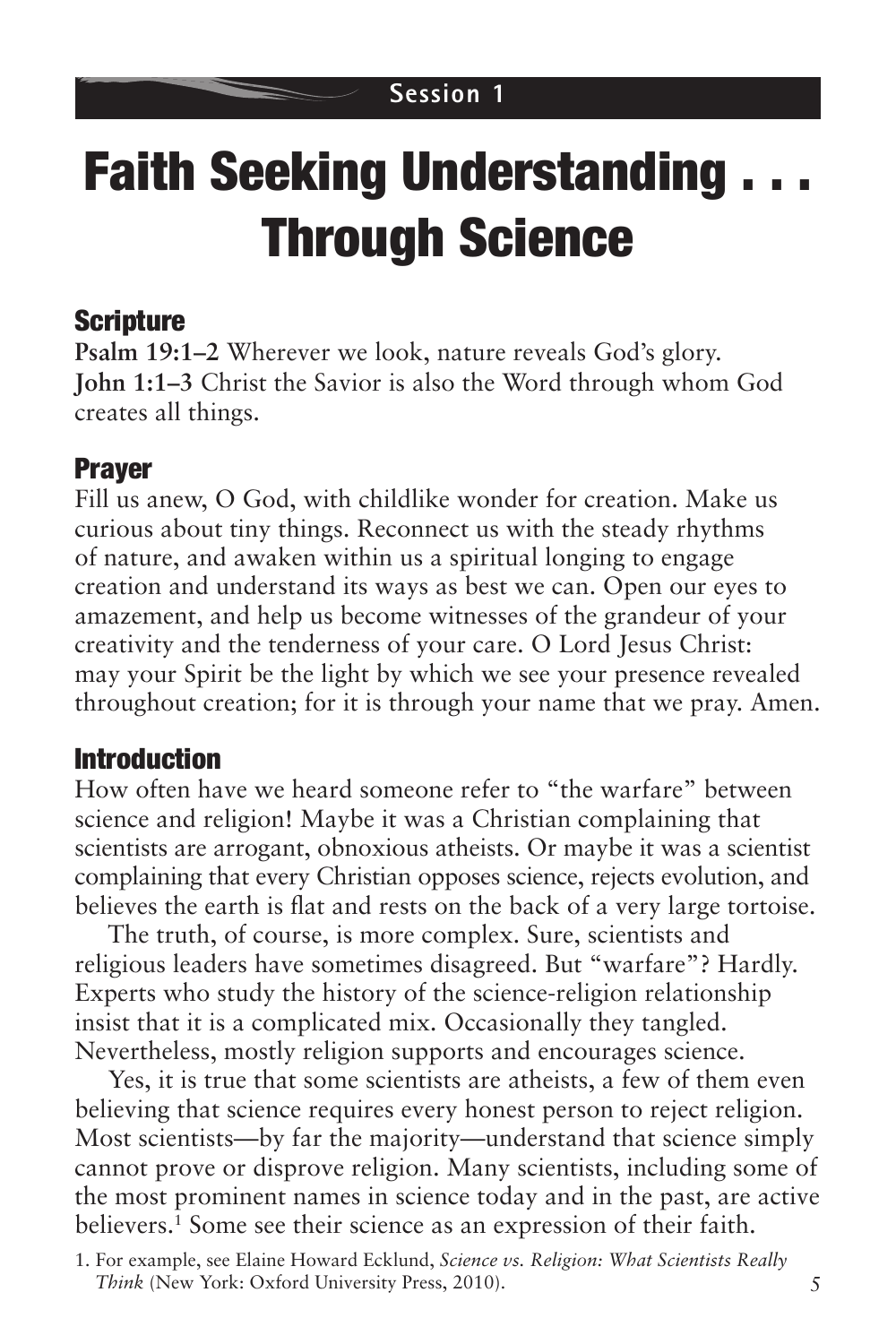Yes, some Christians feel compelled to reject scientific theories like evolution. However, not all of us do. Reformed Christians in particular are open to science, eager to learn everything it can tell us about creation. We believe we are not forced to choose between good science and honest faith. We are confident that we can be biblically grounded, serious-minded Christians and still engage the natural sciences in all their vigor.

Why do we believe this? Because the God who speaks to us through the pages of the Bible, the same God who is known to us in Jesus Christ, is also the creator of the natural world studied by science. When science explores this world, it shows us the details of creation as never before. The more we see the details of nature, the more we are amazed at the wonders of God's creative majesty. The truth about nature cannot contradict the truth about the Creator. God is not inconsistent.

In worship, we profess our faith in God the "maker of heaven and earth." We praise God by giving thanks for creation, and we do this best when we understand the world God is creating.

#### Science Misused

Not everyone agrees, of course. Some say that whenever science advances, faith retreats. Faith, they assume, is based on ignorance. Science is the opposite. It is knowledge in its most rigorous form. The darkness of faith, they say, must yield to the light of science.

Especially today, Christians are being ridiculed by a group of writers who like to call themselves "the new atheists." Not much is new about their atheism, but they are busy trying to persuade many people—especially our young people—that it is impossible to embrace science *and* faith. One way or the other, everyone must choose.

The new atheists claim religion tries to stop science. Moreover, since science is a good thing, anything that stops it must be bad. Just look at history, they say. Repeatedly, the church blocked science. They point to familiar stories about Galileo or Darwin. They say these stories prove that religion is the enemy of science. Historians do not agree. For every story about how some church leader opposed science, there are many more about how the church encourages science, medicine, and the development of technology. Far from being bad for science, most experts now agree that Christianity promoted the rise to modern science.

The new atheists claim science proves that nothing exists except the material universe. There are no ghosts or gods or imaginary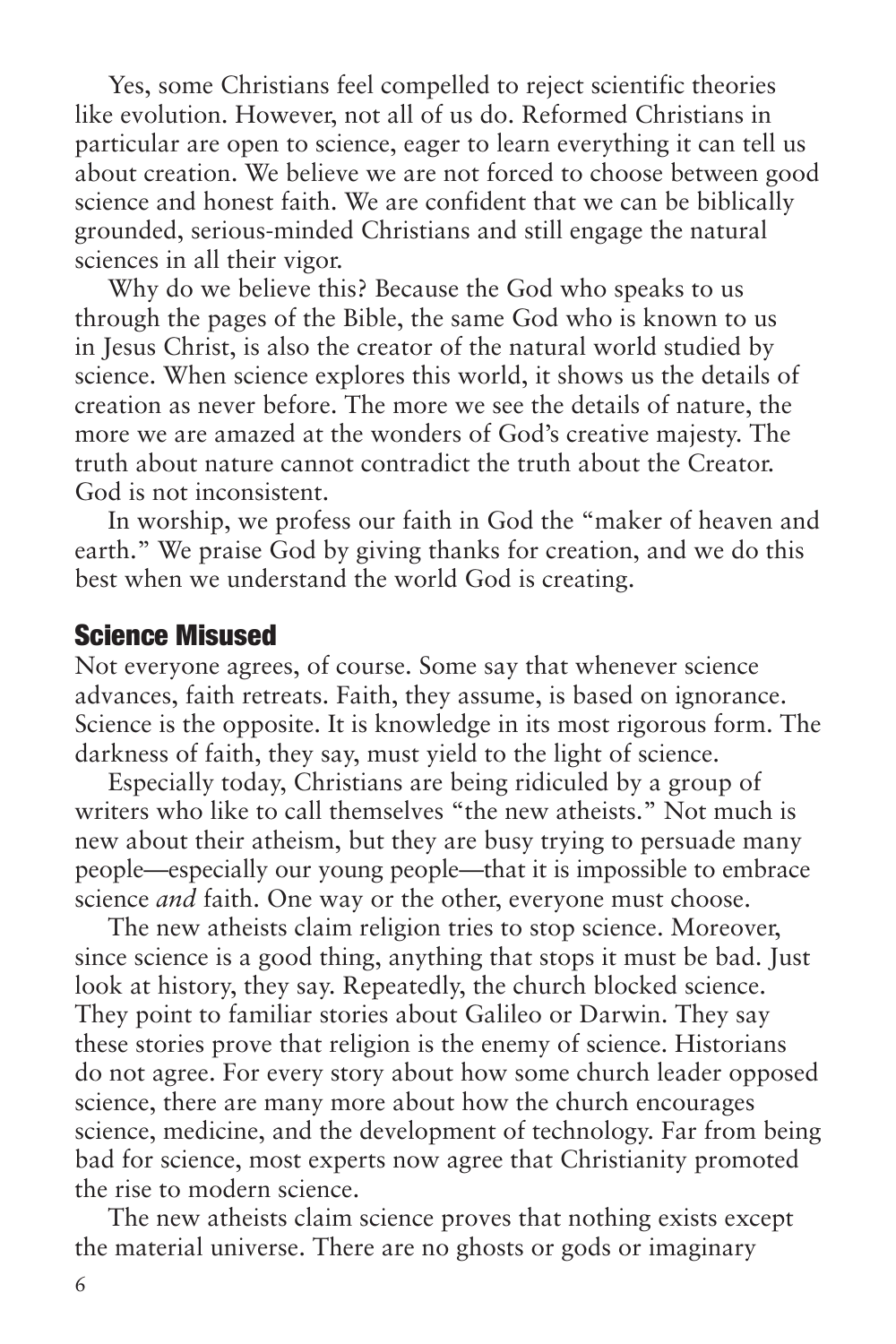friends, they like to say. Of course, science cannot "discover" God or measure or prove spiritual reality. But can science discover or measure *everything?* Does science answer every important question? Does technology solve every important problem? If you think they do, then your list of "important questions and problems" is small. Christians believe the world is more complex than that, with plenty of big questions and challenges that science and technology cannot resolve. The new atheists assume otherwise, but how do they prove that assumption? Not by science.

The new atheists also try this argument: Religion is for children. As people grow up, religious explanations should give way to science. The problem here is that the new atheists seem to think that belief in creation is a kind of primitive or childish science. It's not. It is a way of looking at the world, one that complements or enriches what science has to say. It is a way of seeing how all things depend upon God. Science enriches faith, but it cannot prove or disprove it, much less replace it.

Their arguments are discredited, but the new atheists are not going away. They will continue to misuse science as a weapon against

Christians. That is why Christians, especially Reformed Christians, need to speak up. In churches and on campuses, in public and through the media, we need to state clearly: the God we worship wants us to discover everything we can about creation. God is not honored by ignorance. Belief is not preserved by anti-intellectualism. We praise God best when our brains are engaged and when our faith seeks understanding.

*We need to state clearly: the God we worship wants us to discover everything we can about creation. God is not honored by ignorance. Belief is not preserved by antiintellectualism. We praise God best when our brains are engaged and when our faith seeks understanding.*

#### Christians Called to Science

God calls a small minority of Christians to be pastors. God calls the great majority of Christians to serve in other ways, often in the "secular" workplace and in every line of work from accounting to zoo-keeping.

On the long list of Christian callings are vocations in science, engineering, healing, and inventing. In these callings, we are invited to share Christ's work in specialized ways. The fact that there were no computer scientists or chemical engineers when Jesus walked the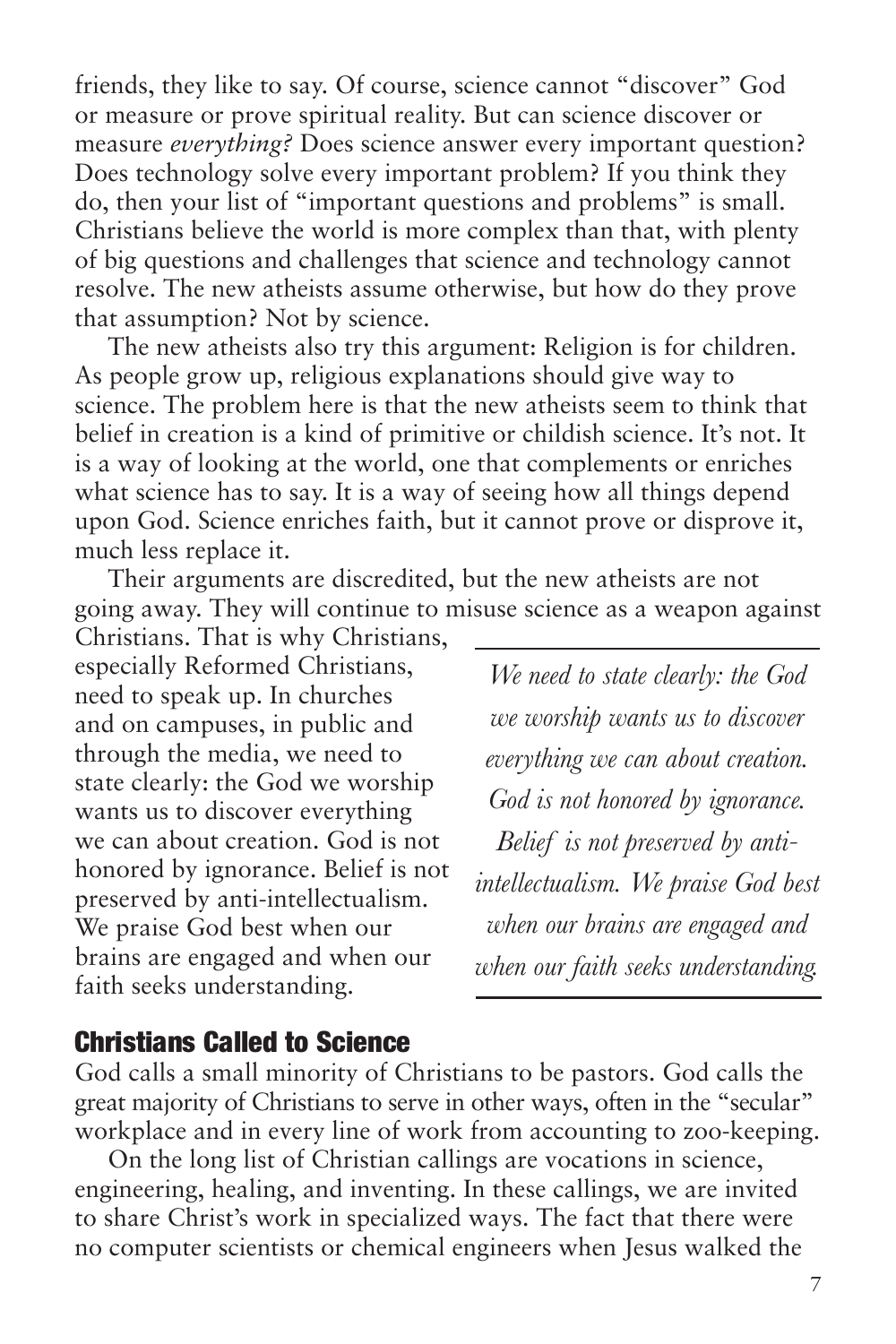earth is obvious. What is not so obvious but is profoundly true is that God is actively present in every aspect of creation, including new fields and emerging technologies.

After all, the Christ who saves us is the savior of the whole world. The sphere of Christ's work is not limited to the walls of the church or to religious organizations. It is done wherever God is present,

which of course is everywhere! In classrooms and boardrooms, hospitals and research laboratories, wherever Christians find themselves called to use their God-given intelligence to solve problems, the call of God is being heeded. Finding new cures, discovering new insights into the hidden workings of the created order, teaching young people about the wonders of nature, caring for the environment—all these are forms of discipleship.

*The Christ who saves us is the savior of the whole world. The sphere of Christ's work is not limited to the walls of the church or to religious organizations. It is done wherever God is present, which of course is everywhere!*

Sometimes, however, even well-intended Christian parents might discourage their children from careers in science. Sure, the work is demanding, but there is no good religious reason why a young Christian should not respond to Christ's call to discipleship by becoming a scientist or an engineer. Done well, science leads us to a better understanding of the creation. Technology leads to a safer, healthier, more sustainable world. Of course, there are challenges, conflicts, and moral struggles involved in making sure that science and technology are done well. That's even more reason why Christians need to be present in these lines of work, to support the intellectual integrity of science and the moral integrity of the scientists.

In many churches, scientists or science teachers are part of the congregation. At times, they may feel out of place. They might feel that too many hymns picture heaven "up there." They might hear references to "Adam and Eve" or to "how God created us in the first place," and wonder whether such comments are meant to imply that science has the wrong view of these matters. They might hear about environmental challenges and think that technology is being blamed for all our problems. Or they may feel as if their work should have nothing to do with their faith, as if there must be a split between their heart and their mind.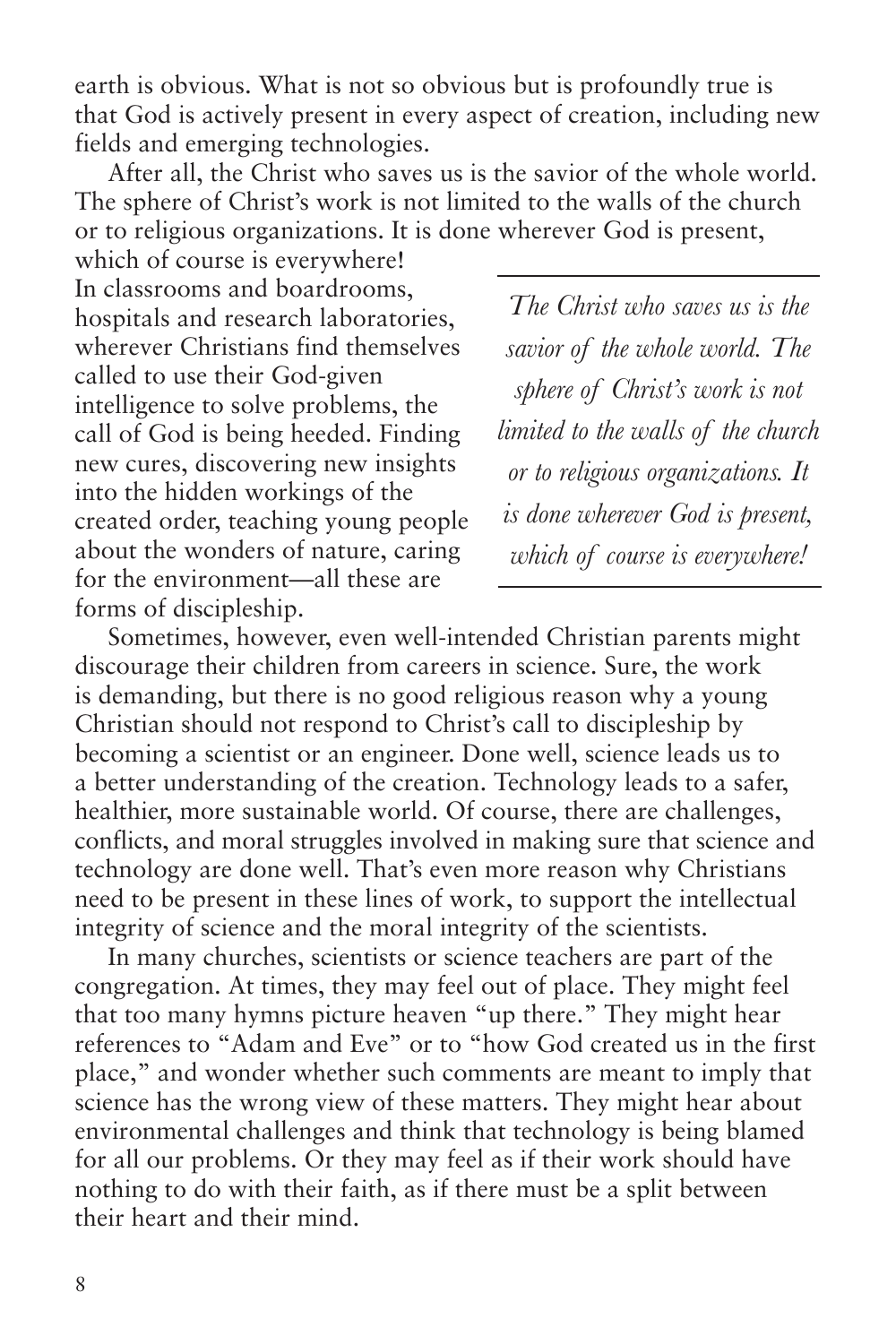To be open to science is to be open to scientists, to welcome them into our communities of faith, to invite them to talk about their work and their intellectual struggles, and to encourage them to teach the rest of us about some of the new ways that science sees our world.

#### Science Enriches Our Faith

More than that, however, researchers and educators in science can teach us something about recent discoveries. Of course, the sciences are quite diverse today, using different approaches to different aspects of nature. Quite simply, an expert in chemistry might not know much biology, and biologists probably do not know much about cosmology. In one way, that simple fact might be reassuring to non-scientists. No one can cover the whole front of today's research.

Even so, nearly anyone working in science can help other Christians understand nature more clearly and fully. It hardly matters where we start. The key is to approach nature with an open mind, eager to learn, to have ideas stretched and horizons expanded.

Can science enrich our theology? Can it help us see God's creation more clearly? For Reformed theology, the answer is a resounding, *yes!* We believe that through the presence of the Holy Spirit, God inspires human understanding, elevating our limited capacity to know the mysteries of God's love and the wonders of God's creation.

*Can science enrich our theology? Can it help us see God's creation more clearly? For Reformed theology, the answer is a resounding,* yes!

John Calvin (1509–1564) put it this way: "If we regard the Spirit of God as the sole fountain of truth, we shall neither reject the truth itself, nor despise it wherever it shall appear, unless we wish to dishonor the Spirit of God.2

We could say that the role of the Holy Spirit is four-fold. First, the Spirit inspires the writers of Scripture to write the biblical words that Christians cherish. Second, the Spirit inspires Christians in every age to understand the meaning of the biblical text. Third, the Holy Spirit is the fountain of truth, inspiring the human work of science through which the mysteries of creation are discovered. And finally, the same Spirit is with each believer, guiding and reassuring us, helping us in our doubts and in our unanswered questions, making it possible

<sup>2.</sup> John Calvin, *Institutes of the Christian Religion,* in The Library of Christian Classics, Vol. XX, ed. by John T. McNeill, trans. by Ford Lewis Battles (Philadelphia: Westminster Press, 1960), 2.2.15.